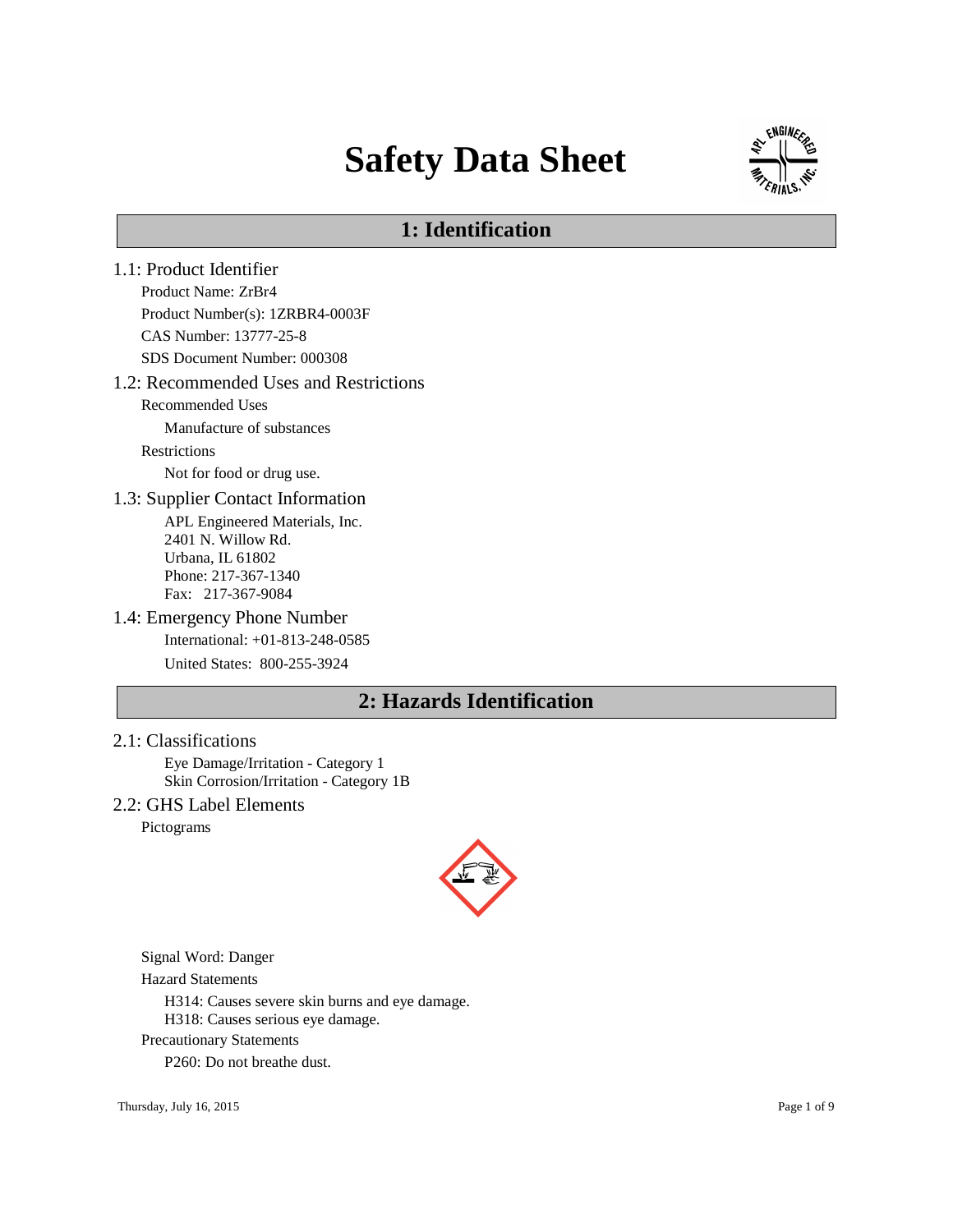P264: Wash hands thoroughly after handling.

P280: Wear protective gloves, clothing, and eyewear. face protection

P303 + P361 + P353: IF ON SKIN (or hair): Remove/take off immediately all contaminated clothing. Rinse skin with water/shower.

P304 + P340: IF INHALED: Remove victim to fresh air and keep at rest in a position comfortable for breathing.

P305 + P351 + P338: IF IN EYES: Rinse cautiously with water for several minutes. Remove contact lenses, if present and easy to do. Continue rinsing.

P310: Immediately call a POISON CENTER or doctor/physician.

P321: Specific treatment. Call a physician or poison control center.

- P363: Wash contaminated clothing before reuse.
- P405: Store locked up.

P501: Dispose of contents/container to licensed disposal facility.

#### 2.3: Hazards Not Otherwise Classified or Not Covered by GHS

Reacts violently with water

2.4: Amount(s) of substances with unknown toxicity

None

# **3: Composition/Information on Ingredients**

| $3.1:$ . Ingredient                               | .Weight% .Formula .CAS Number .Mol Wt .EC Number |            |        |           |
|---------------------------------------------------|--------------------------------------------------|------------|--------|-----------|
| ZrBr4                                             | ZrBr4<br>100                                     | 13777-25-8 | 410.84 | 237-417-4 |
| $\bigcap$ $\bigcap$ $\bigcap$ $\bigcap$ $\bigcap$ |                                                  |            |        |           |

3.2: Other Hazardous components

none

- 3.3: Trade Secret Disclaimer
	- none

#### 3.4: Synonyms

Zirconium (IV) Bromide

# **4: First Aid Measures**

# 4.1: First Aid

### General

Remove person from area of exposure and remove any contaminated clothing

Consult with physician and provide this Safety Data Sheet

In contact with eyes

Flush eyes with plenty of water for at least 15 minutes, occasionally lifting the upper and lower eyelids. Seek medical attention if irritation develops or persists

In contact with skin

Wash thoroughly with soap and plenty of water. Remove all contaminated clothing for proper laundering. Seek medical attention if irritation develops or persists.

#### If swallowed

If conscious and alert, rinse mouth and drink 2-4 cupfuls of water. Never give anything by mouth to an unconscious person. Do NOT induce vomiting. Get medical aid.

#### If inhaled

Remove from exposure to fresh air immediately. If breathing is difficult, give oxygen. Get medical aid.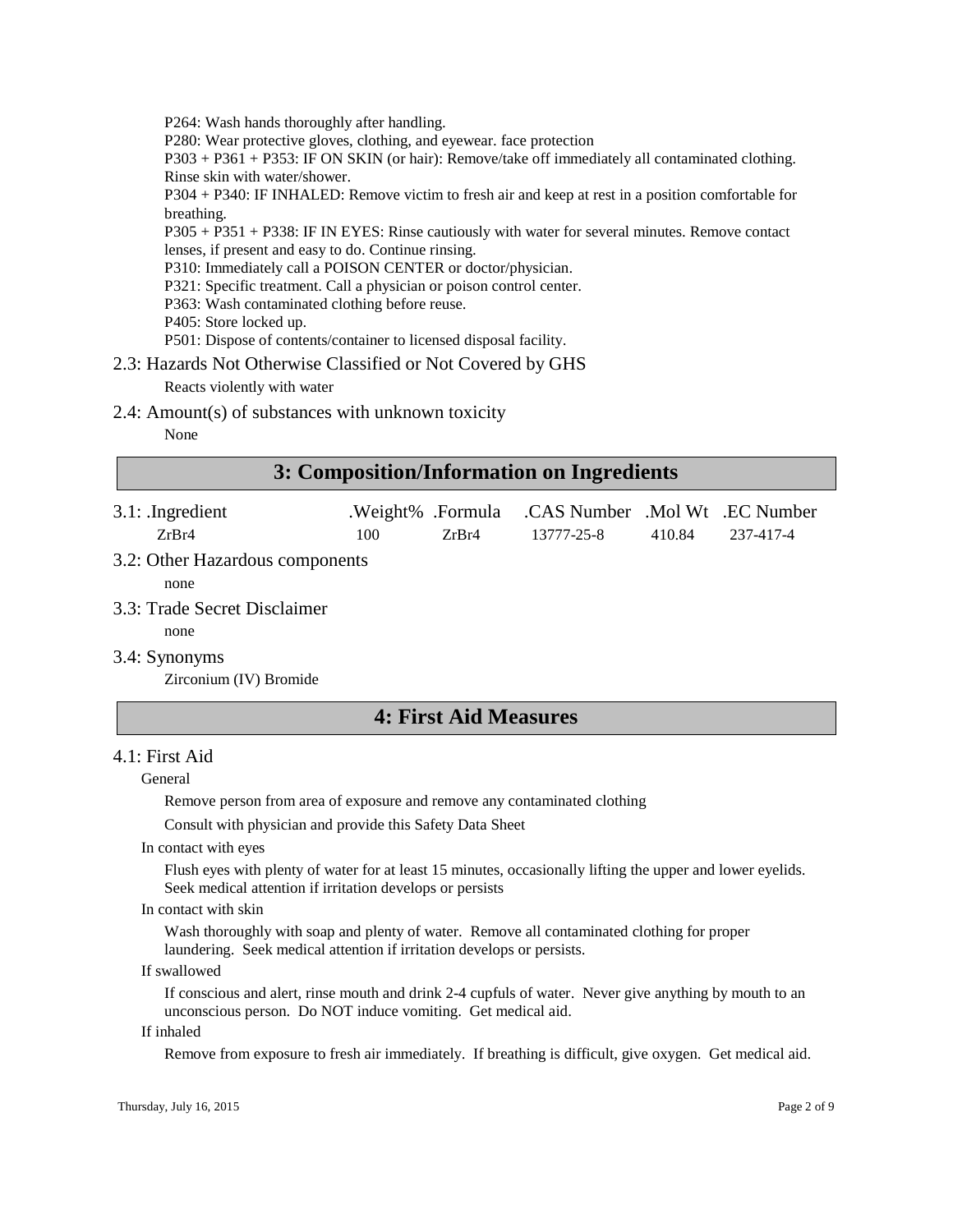If breathing has ceased apply artificial respiration using oxygen and a suitable mechanical device such as a bag and a mask.

# 4.2: Most important symptoms and effects; acute and delayed

Causes severe skin damage.

Material is extremely destructive to tissue of the mucous membranes and upper respiratory tract, eyes, and skin.

Causes severe eye damage.

4.3: Indication of any immediate medical attention and special treatment needed

If in Eyes: Immediately call a POISON CENTER or doctor/ physician.

# **5: Fire Fighting Measures**

5.1: Fire extinguishing media

dry chemical

carbon dioxide

Do not use water

5.2: Specific hazards arising from the substance or mixture

zinc oxides

hydrobromic acid and hydrobromic acid fumes

5.3: Special protective equipment and precautions for firefighters.

Wear self contained breathing apparatus for fire fighting if necessary

# **6: Accidental Release Measures**

6.1: Personal precautions, protective equipment, and emergency procedures.

Avoid breathing dust.

Evacuate personnel to safe areas.

Use personal protective equipment.

Ensure adequate ventilation.

For personal protection see section 8.

Avoid dust formation.

# 6.2: Methods and materials for containment and cleaning up.

Sweep up and shovel.

Keep in suitable, closed containers for disposal.

6.3: Environmental precautions

Do not let product enter drains.

# 6.4: Disposal

See section 13.

Dispose of in accordance with local regulations.

# **7: Handling and Storage**

# 7.1: Precautions for safe handling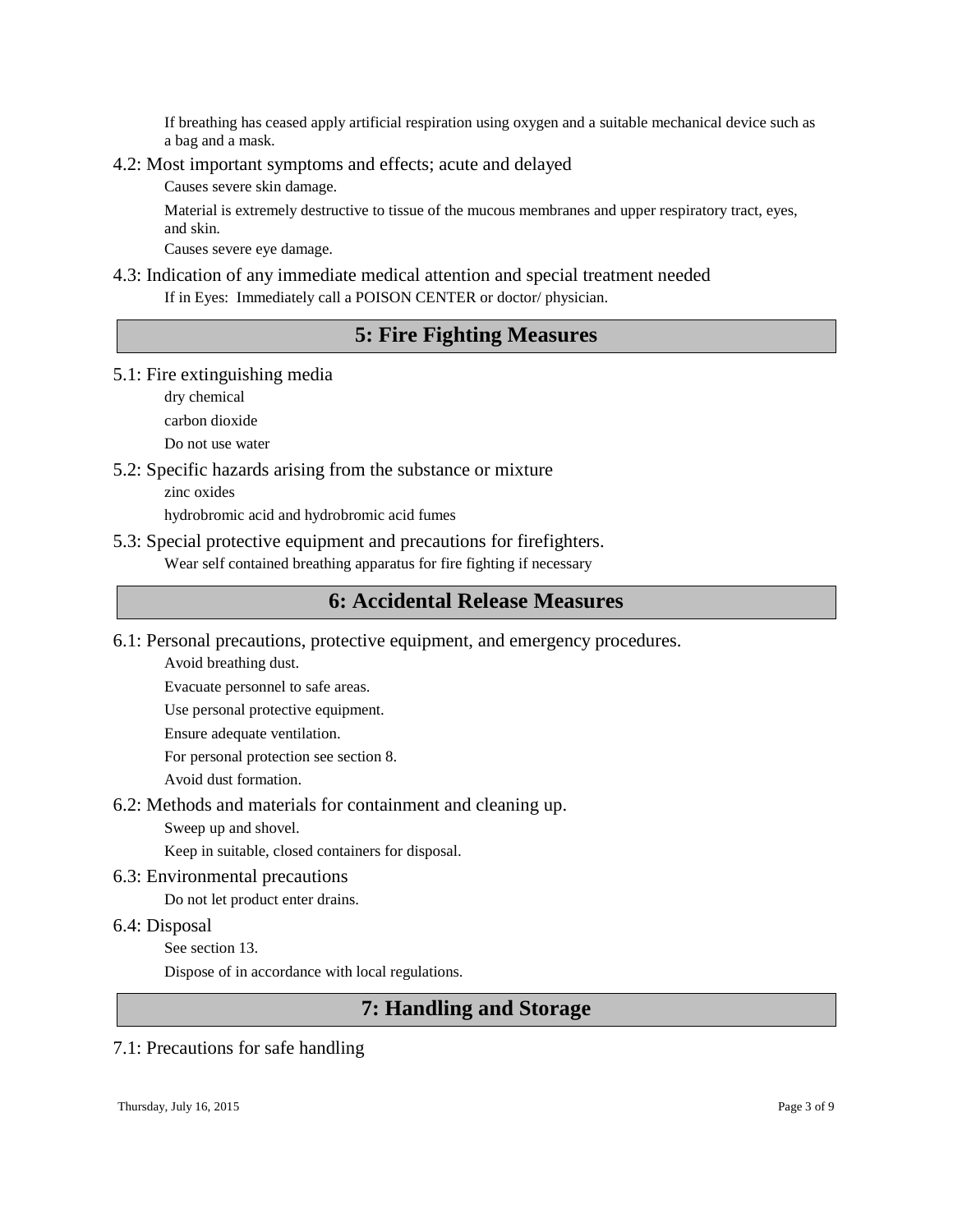See precautionary statements in section 2.2. Provide appropriate exhaust ventilation at places where dust is formed. Avoid contact with skin and eyes. Avoid formation of dust and aerosols.

### 7.2: Conditions for safe storage

Keep container tightly closed. Store away from moisture. Store under inert gas. Store in a dry and well-ventilated place.

### 7.3: Incompatibilities

moisture sensitive acids alcohols reactive metals

amines

# **8: Exposure Controls/Personal Protection**

### 8.1: Control parameters

OSHA permissible exposure limit (PEL)

5 mg/m3 (as Zr)

ACGIH threshold limit value (TLV)

5 mg/m3 (as Zr)

NIOSH recommended exposure limit (REL)

5 mg/m3 (as Zr)

#### 8.2: Engineering controls

Use adequate ventilation to keep airborne concentrations low

Facilities storing or utilizing this material should be equipped with an eyewash facility and a safety shower

#### 8.3: Personal protective equipment

Eyes

Wear appropriate protective eyeglasses or chemical safety goggles as described by OSHA's eye and face protection regulations in 29 CFR 1910.133 or European Standard EN166

### Skin

Wear appropriate, chemical-resistant protective gloves to prevent skin exposure.

Clothing

Wear appropriate protective clothing to prevent skin exposure

#### Respirator

Follow the OSHA respirator regulations found in 29CFR 1910.134 or European Standard EN 149. Always use a NIOSH or European Standard EN 149 approved respirator when necessary

# **9: Physical and Chemical Properties**

# 9.a: Appearance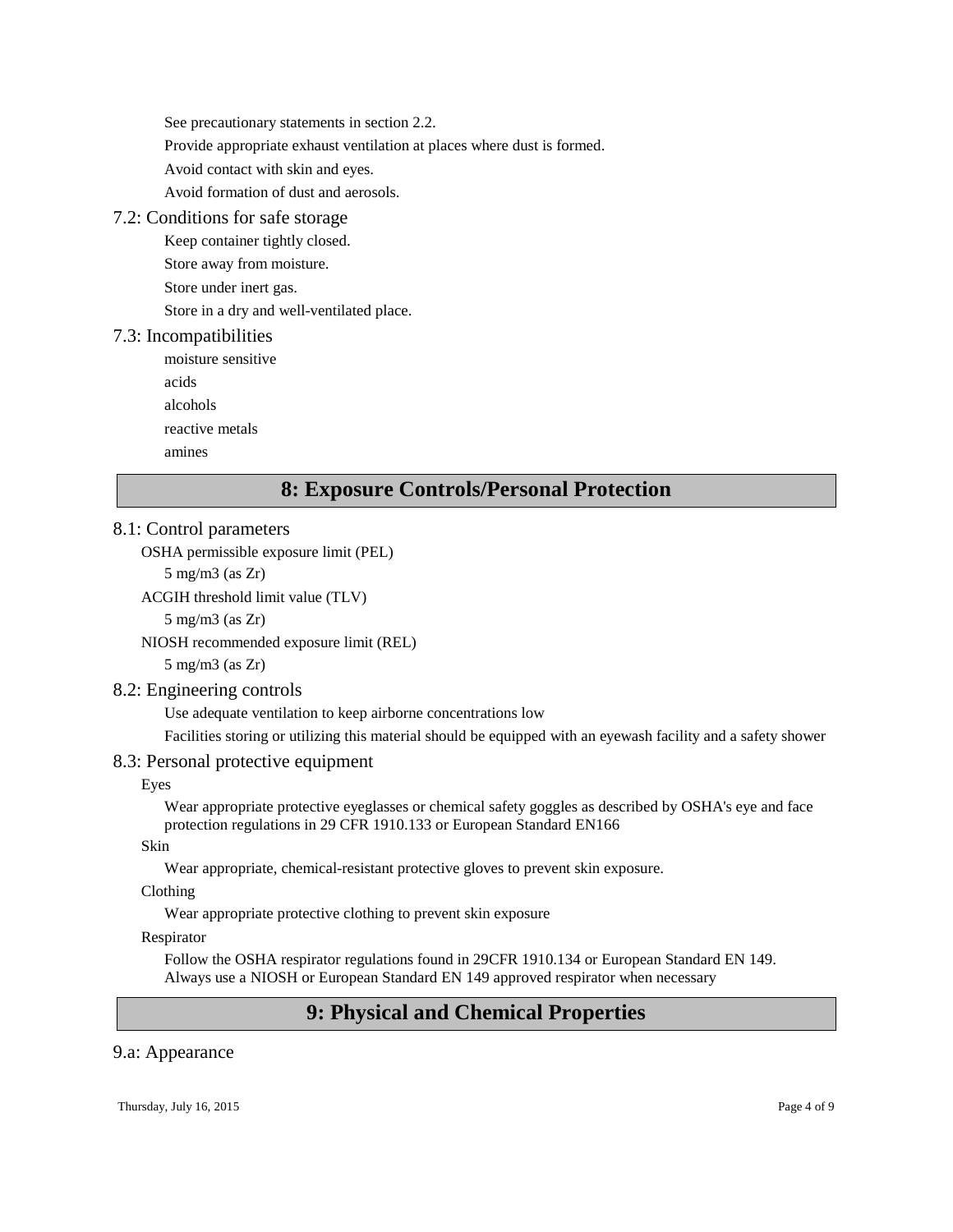State: Solid Form: powder or spheres Color: No data available

- 9.b: Odor: no data available
- 9.c: Odor threshold: no data available
- 9.d: pH: no data available
- 9.e: Melting point / freezing point: 450 °C (842 °F)
- 9.f: Initial boiling point and range: no data available
- 9.g: Flashpoint: no data available
- 9.h: Evaporation rate: no data available
- 9.i: Flammability (solid, gas): no data available
- 9.j: Upper/lower flammability or explosive limits: no data available
- 9.k: Vapor pressure: no data available
- 9.l: Vapor density: no data available
- 9.m: Relative density: 4.201 g/cm3
- 9.n: Water Solubility: Decomposes in contact with water.
- 9.o: Partition coefficient: n-octanol/water: no data available
- 9.p: Auto-ignition temperature: no data available
- 9.q: Decomposition temperature: no data available
- 9.r: Viscosity: no data available

# **10: Stability and Reactivity**

10.1: Reactivity

Reacts violently with water

- 10.2: Chemical stability Stable under recommended storage conditions.
- 10.3: Possibility of hazardous reactions Reacts violently with water
- 10.4: Conditions to avoid exposure to water
- 10.5: Incompatible materials See section 7.3.
- 10.6: Hazardous decomposition products In the event of fire: see section 5.2 Other decomposition products - no data available

# **11: Toxicological Information**

11.1: Toxicity data

Acute toxicity - Oral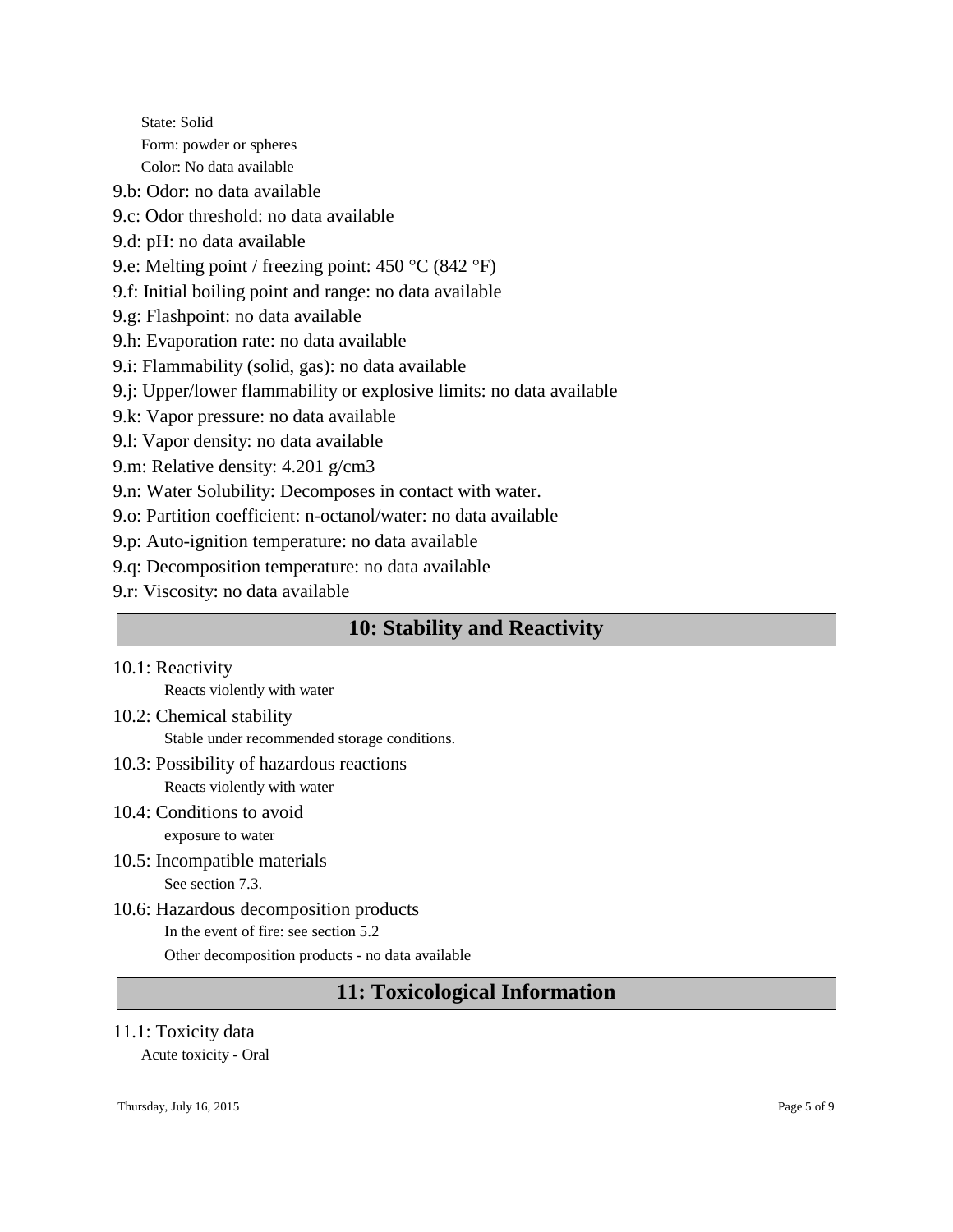no data available Acute toxicity - Dermal no data available Acute toxicity - Inhalation No data available. Skin corrosion/irritation Causes severe skin damage. Eye damage/irritation Causes serious eye damage Respiratory irritation No data available. Germ cell mutagenicity no data available Reproductive toxicity no data available Specific organ toxicity - single exposure

No data available.

Specific organ toxicity - repeated exposure

No data available.

Aspiration hazard

No data available.

Additional information

No data available.

ACGIH carcinogenicity

The ACGIH has not identified any component of this product present at levels greater than or equal to 0.1% as a probable, possible or confirmed human carcinogen.

#### IARC carcinogenicity

The IARC has not identified any component of this product present at levels greater than or equal to 0.1% as a probable, possible or confirmed human carcinogen.

#### NTP carcinogenicity

The NTP has not identified any component of this product present at levels greater than or equal to 0.1% as a probable, possible or confirmed human carcinogen.

### OSHA carcinogenicity

OSHA has not identified any component of this product present at levels greater than or equal to 0.1% as a probable, possible or confirmed human carcinogen.

#### 11.2: Routes of exposure

See section 2.2

#### 11.3: Symptoms of exposure

See section 4.2

#### 11.4: Delayed and immediate effects of esposure

No data available

# **12: Ecological Information**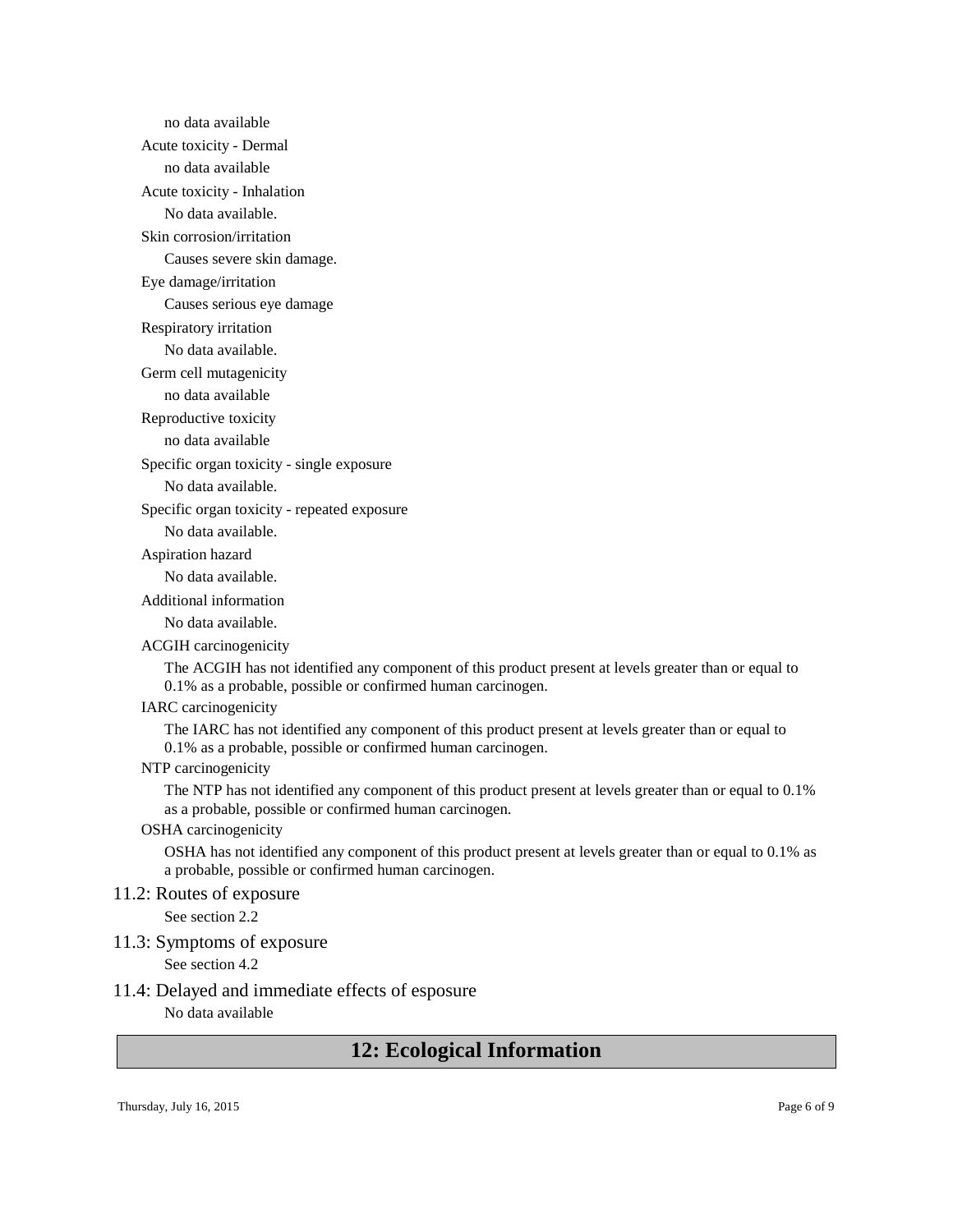### 12.1: Ecotoxicity

- Toxicity to fish
	- No data available

Toxicity to daphnia and other aquatic invertebrates

No data available

Toxicity to algae/bacteria

No data available

- 12.2: Persistence and degradability no data available
- 12.3: Bioaccumulative potential

no data available

- 12.4: Mobility in soil no data available
- 12.5: Other effects

no data available

# **13: Disposal Considerations**

- 13.1: Waste treatment methods No data available
- 13.2: Safe handling See section 7.1 .
- 13.3: Product disposal

Contact a licensed professional waste disposal service to dispose of this material.

13.4: Packaging disposal

Dispose of as unused product.

# **14: Transport Information**

# 14.1: DOT(US)

UN Number: 3260

Proper Shipping Name: Corrosive solid, acidic, inorganic, n.o.s. (zirconium tetrabromide) Shipping Class(es): 8

Marine Pollutant: No

# 14.2: IMDG

UN Number: 3260

Proper Shipping Name: CORROSIVE SOLID, ACIDIC, INORGANIC, N.O.S. (zirconium tetrabromide) Packing Group: III

Shipping Class(es): 8

Marine Pollutant: No

#### 14.3: IATA

UN Number: 3260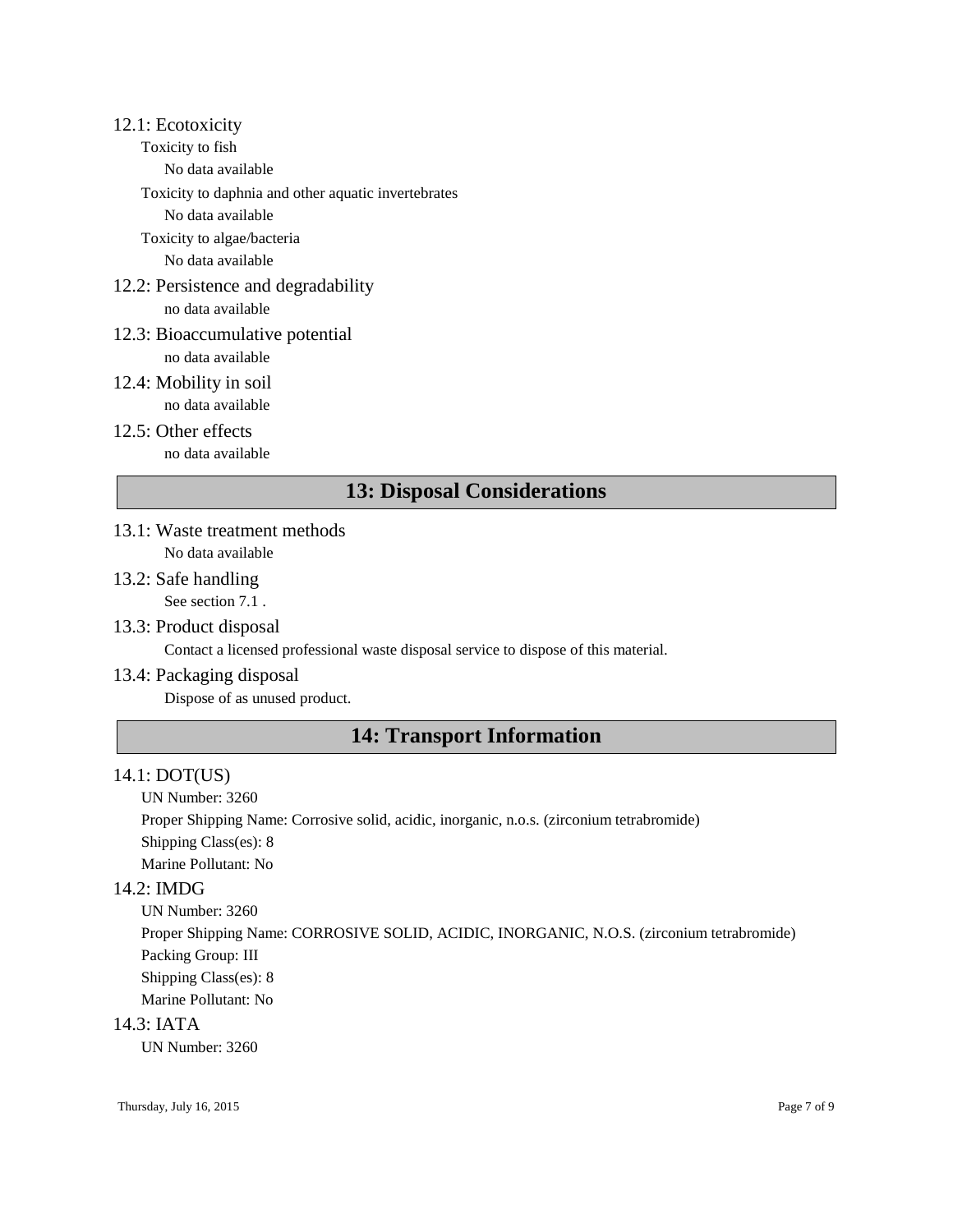Proper Shipping Name: Corrosive solid, acidic, inorganic, n.o.s. (zirconium tetrabromide) Packing Group: III

Shipping Class(es): 8

# 14.4: Special Shipping Precautions

None

# **15: Regulatory Information**

# 15.1: TSCA inventory

This material is listed on the TSCA inventory.

#### 15.2: SARA 302 components

This material is not subject to the reporting requirements of SARA Title III, Section 302.

#### 15.3: SARA 313 components

This material is not subject to the reporting requirements of SARA Title III, Section 313.

### 15.4: SARA 313/312 hazards

Acute health hazard.

### 15.5: Other information

New Jersey Right To Know Components -This product does not contain materials listed on the New Jersey Right to Know list

California Prop. 65 Components - This product does not contain any chemicals known to State of California to cause cancer, birth defects, or any other reproductive harm.

Pennsylvania Right To Know Components -This product does not contain materials listed on the Pennsylvania Right to Know list

Massachusetts Right To Know Components - This product does not contain materials listed on the Massachusetts Right to Know list

# **16: Additional Information**

# 16.1: NFPA

Health: 3 Fire: 0 Reactivity: 2 Special: ₩

#### 16.2: HMIS

Health: 3 Chronic: Flammability: 0 Physical Hazard: 2

#### 16.3: Disclaimers

For industrial use only. Not for drug, household or other uses

The information herein is believed to be accurate and reliable as of the date compiled. However, APL Engineered Materials, Inc. makes no representation, warranty, or guarantee of any kind with respect to the information on this data sheet or any use of the product based upon this information.

#### 16.4: References

Thursday, July 16, 2015  $\qquad \qquad$  Page 8 of 9